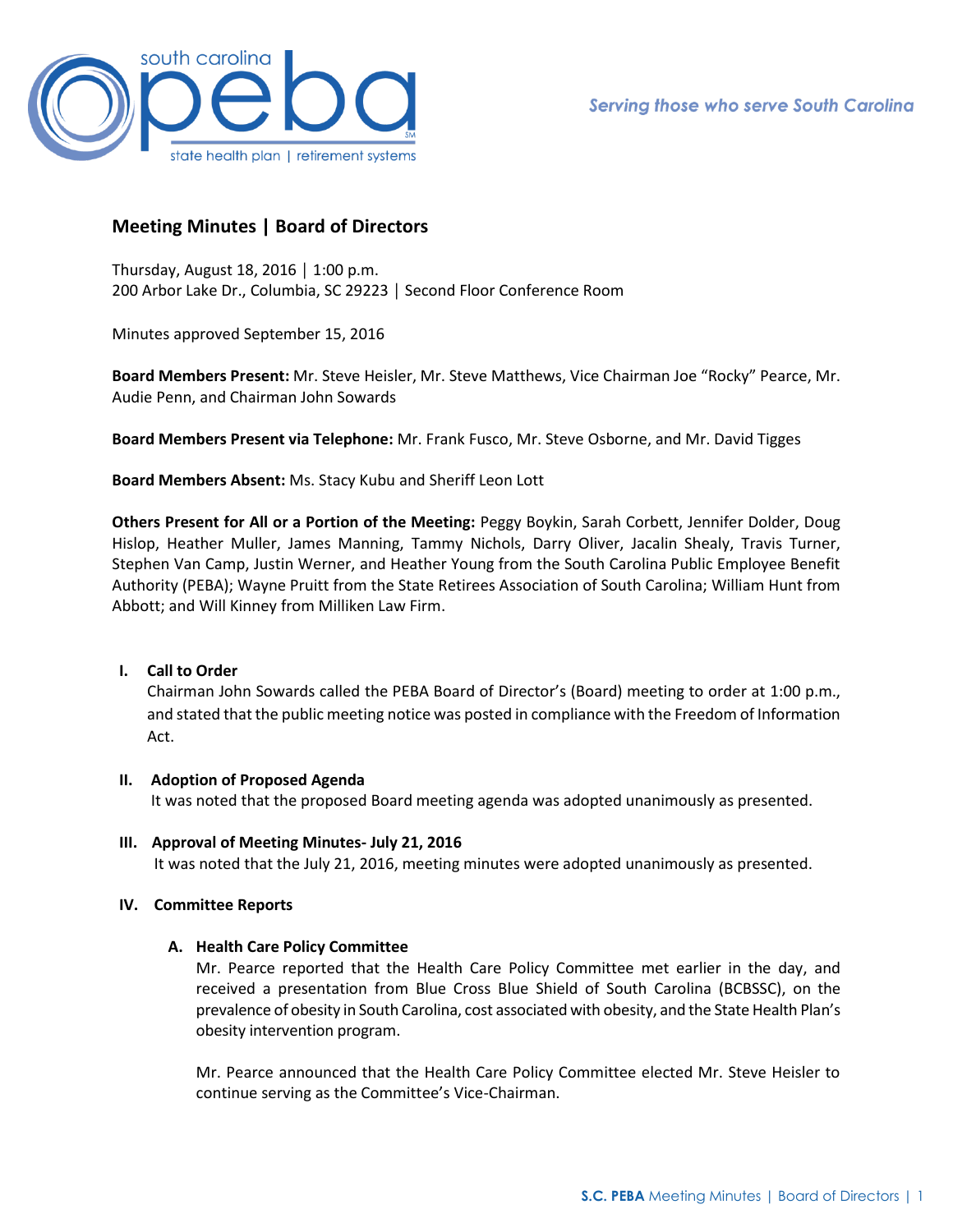#### **B. Retirement Policy Committee**

Mr. Tigges announced that the Retirement Policy Committee met on August 17, 2016, and elected Mr. Steve Osborne to continue serving as the Committee's Vice-Chairman.

Mr. Tigges reported that Mr. Mike Hitchcock from the South Carolina Retirement System Investment Commission (RSIC), updated the Committee on the national search for a Chief Investment Officer. Mr. Tigges stated that RSIC hired a professional search firm to assist, and interviews will take place on August 31, 2016, and September 1, 2016. The top three candidates will be interviewed on September 21, 2016, with a selection being made the same day.

Mr. Tigges advised that Mr. Geoff Berg, Acting Chief Investment Officer, reviewed last fiscal years' performance ending June 30, 2016, and reported that total plan returns were -0.39 percent fiscal year-to-date.

Mr. Tigges stated that RSIC adopted a new asset allocation in February of 2016, which will ultimately take three years to implement.

Mr. Tigges added that Mr. Danny White and Mr. Joe Newton from Gabriel Roeder Smith & Company (GRS), discussed the estimated financial condition of the South Carolina Retirement System (SCRS) as of July 1, 2016, and provided an overview of 2011-2012 benefit assessment and legislation.

Mr. Tigges reported that the Committee also received Deferred Compensation and Optional Retirement Program (ORP) quarterly reports from Summit Strategies Group.

Ms. Peggy Boykin, Executive Director, advised that GRS prepared projections based on the approved assumptions, combined with a flat return and a 7.50 percent assumed rate of return. The ultimate employer contribution rate will increase from 11.56 percent to 12.87 percent, and the ultimate employee contribution rate will increase from 8.66 percent to 9.97 percent in fiscal year 2022. Ms. Boykin reported that investment losses would be smoothed in over a five-year period, and the total increase would be approximately 1.3 percent (70 basis points to absorb fiscal year 2016 investment losses, and 60 basis points for the approved actuarial assumptions).

Ms. Boykin noted that GRS will present the 2016 Valuations at the PEBA Board Retreat on November 30, 2016.

Ms. Boykin stated that the House and Senate has formed a Special Joint Committee on Pensions, and a tentative meeting has been scheduled for August 30, 2016.

Ms. Boykin announced that based on a recommendation from Funston Advisory Services, an actuarial audit will be completed in the beginning of 2017.

#### **C. Finance, Administration, Audit and Compliance (FAAC) Committee**

Mr. Steve Matthews advised that the FAAC Committee met on August 17, 2016, and elected Ms. Stacy Kubu to serve as the Committee's Vice-Chairman.